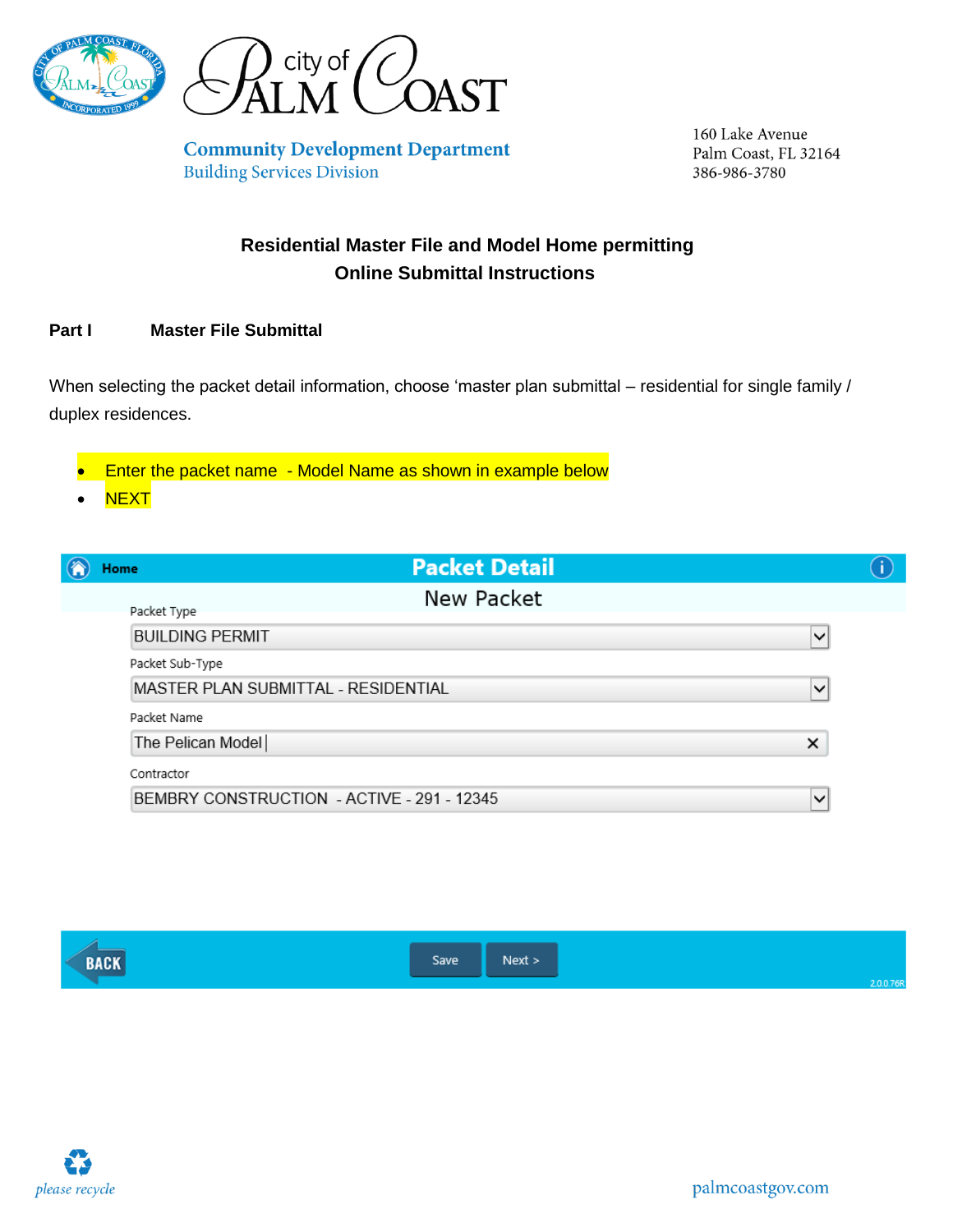• The description is the only information necessary in the data items. Please enter the type of master file and the model name as shown in the example below.

| <b>Data Items</b><br>Home                             |  |
|-------------------------------------------------------|--|
| PELICAN MODEL                                         |  |
| <b>Description Applicant Info Dimensions / Values</b> |  |
| Project Detail Description *                          |  |
| Pelican Model                                         |  |
|                                                       |  |
|                                                       |  |

| <b>BACK</b> | <b>Save</b> | Denotes a required field<br>Red tabs have incomplete data |
|-------------|-------------|-----------------------------------------------------------|
|             |             | 2.0.0.98R                                                 |

## • Click Save and hit back arrow

• In the attachments, you will see multiple choices to upload the documents as outlined in Florida Statutes with the various options permitted. It is VERY important your documents are named accurately. (See examples below)

|         | Home                                    | <b>Attachments</b>                                                     |                      | T. | <b>List Attachments</b> |
|---------|-----------------------------------------|------------------------------------------------------------------------|----------------------|----|-------------------------|
|         |                                         | PELICAN MODEL<br>Highlighted Items Indicate Attachments have Mark-Ups. |                      |    |                         |
| $\star$ | Description                             | Status                                                                 | File Name            |    | Version                 |
|         | <b>E</b> FLOOR PLAN - RIGHT ORIENTATION | PENDING                                                                | Floor Plan Right.pdf |    |                         |
|         | FOUNDATION - LEFT ORIENTATION           | PENDING                                                                | Floor Plan Left.pdf  |    |                         |
|         | $\Box$ FOUNDATION - RIGHT ORIENTATION   | OPTIONAL                                                               |                      |    |                         |
|         | GARAGE A                                | PENDING                                                                | garage A.pdf         |    |                         |
|         | GARAGE B                                | PENDING                                                                | garage B.pdf         |    |                         |
|         | $\Box$ GARAGE C                         | OPTIONAL                                                               |                      |    |                         |
|         | STAIR SECTION                           | PENDING                                                                | stair section.pdf    |    |                         |
|         | $\Box$ STRUCTURAL PLANS                 | REQUIRED                                                               |                      |    |                         |
|         | <b>K</b> TRUSS PLAN ROOF FRAMING A      | <b>PENDING</b>                                                         | <b>Truss A.pdf</b>   |    |                         |
|         | TRUSS PLAN ROOF FRAMING B               | PENDING                                                                | Truss B.pdf          |    |                         |
|         | 84 4 N N N N                            |                                                                        |                      |    |                         |



| <b>BACK</b> | Upload | Download | <b>Delete</b> | <b>Finished</b> |
|-------------|--------|----------|---------------|-----------------|
|             |        |          |               |                 |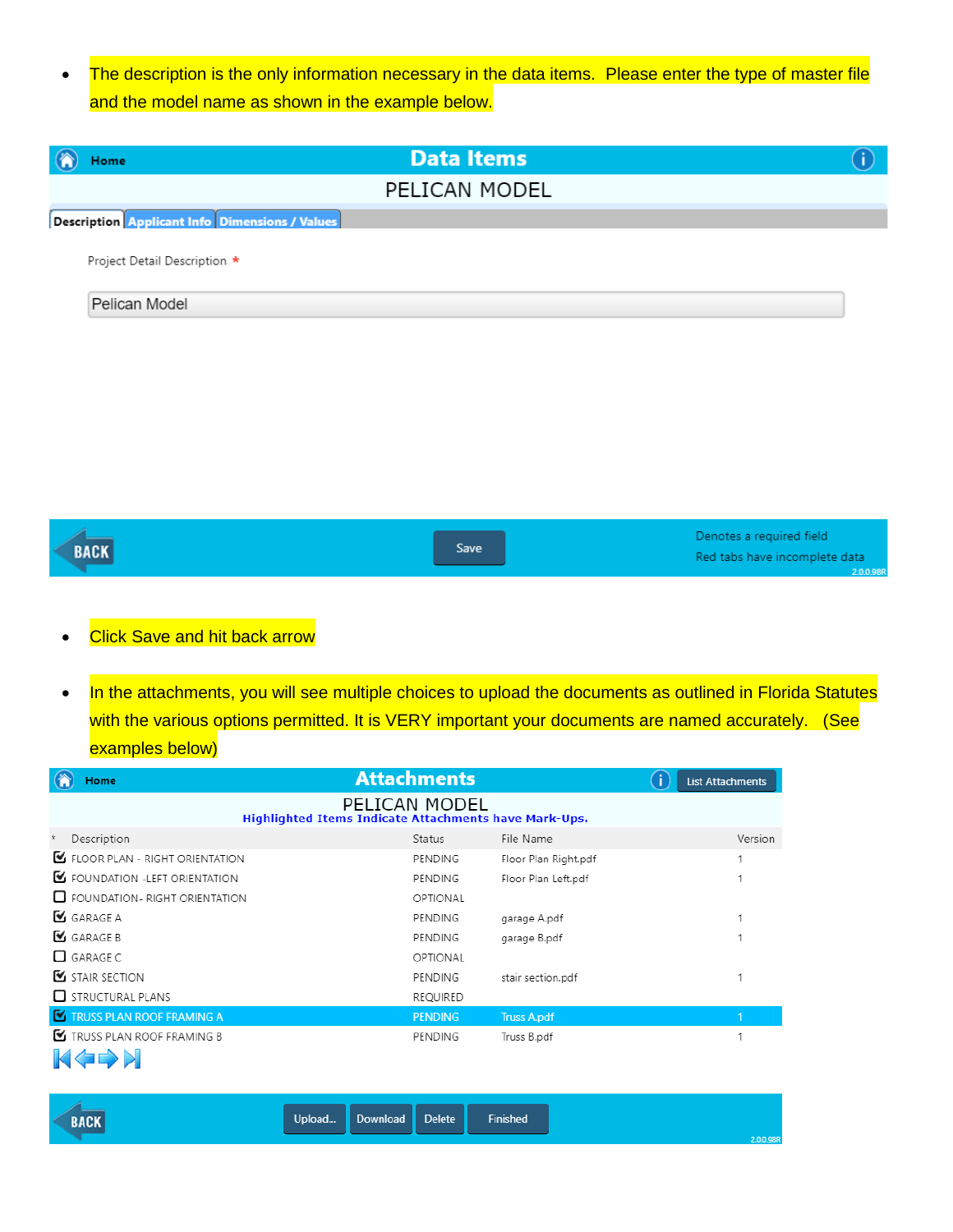## After you have completed the uploads - FINISHED

• On the home page, you will see the red SUBMIT button appear, if it does not appear, you are missing required attachments.

| <b>Refresh</b>              |                   | <b>Home</b>    |                                                   |  | $\bigcirc$          |  |  |
|-----------------------------|-------------------|----------------|---------------------------------------------------|--|---------------------|--|--|
| User Test Test - Contractor |                   |                |                                                   |  |                     |  |  |
| Packet List Permit List     |                   |                |                                                   |  |                     |  |  |
| Packet                      | Name              | Status         | Description                                       |  | Subs Expires / Info |  |  |
| 33032                       | <b>BLUE MODEL</b> |                | CHECKED OUT MASTER PLAN SUBMITTAL - RESIDENTIAL 2 |  | 08/15/2020          |  |  |
| 33037                       | THE PELICAN MODEL | <b>PENDING</b> | MASTER PLAN SUBMITTAL - RESIDENTIAL 0             |  | 08/15/2020          |  |  |



- **Click SUBMIT**
- **Sign the permit application**

Any correspondence will be handled as a permit typically would be.

Once the master has been accepted you will be emailed a payment slip to make the payment online.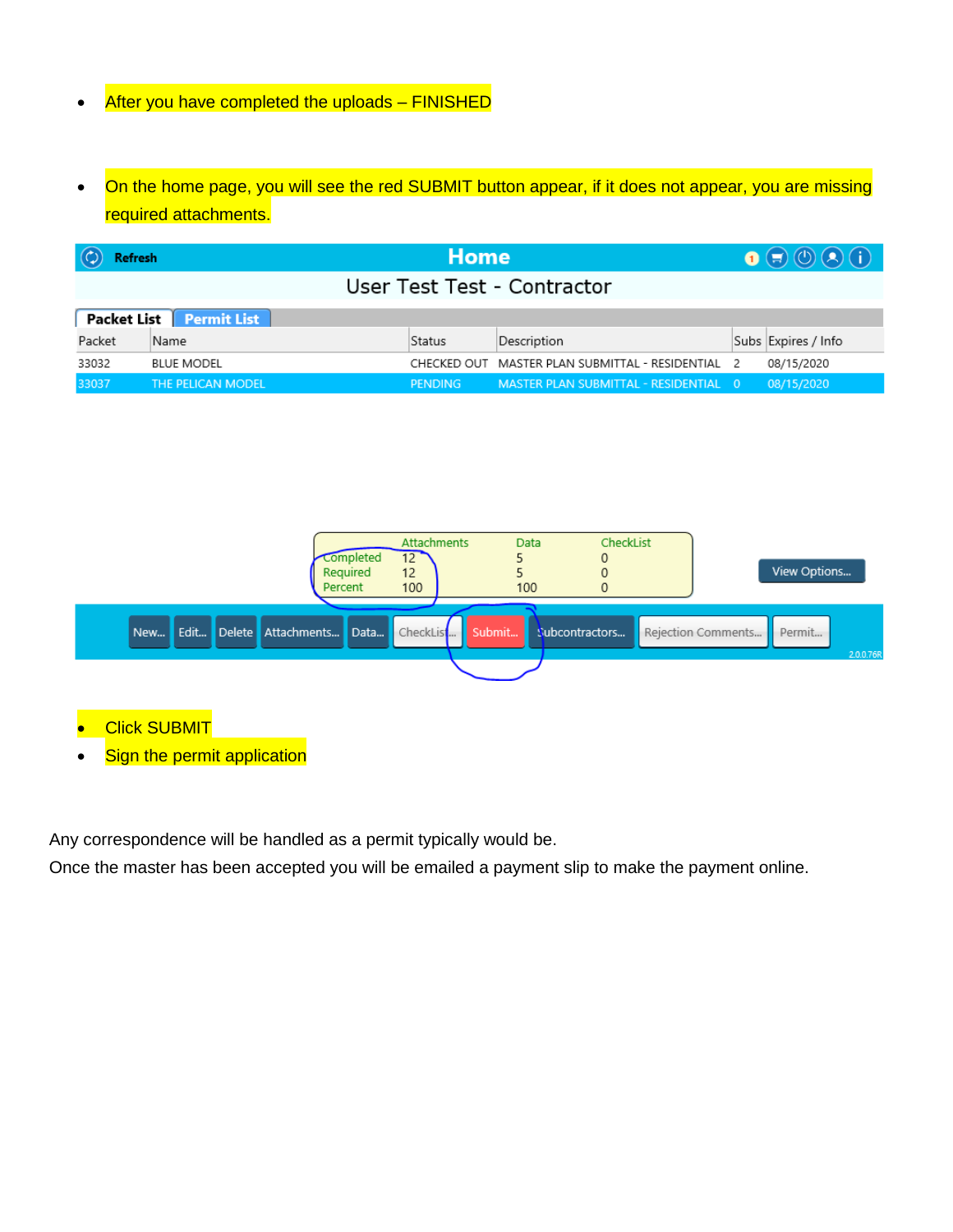### **Part II Model Home Permit Submittal (from approved master file)**

When the master has been approved and issued - you can then make application for permits based upon the master file for your model type.

When making application for the subsequent permits based on your master file, follow these instructions: Packet sub-type – MODEL PERMITS

You will see a list of your approved models appear - choose your model

| Home                                       | <b>Packet Detail</b> |              |
|--------------------------------------------|----------------------|--------------|
| Packet Type                                | New Packet           |              |
| <b>BUILDING PERMIT</b>                     |                      | $\checkmark$ |
| Packet Sub-Type                            |                      |              |
| <b>MODEL PERMITS</b>                       |                      | $\checkmark$ |
| Packet Name                                |                      |              |
| <b>XXXXX</b>                               |                      |              |
| Contractor                                 |                      |              |
| BEMBRY CONSTRUCTION - ACTIVE - 291 - 12345 |                      | $\checkmark$ |
| <b>Model Permits</b>                       |                      |              |
| -- No Selection --                         |                      |              |
| THE BLUE MODEL<br>THE SUTTON LAYNE         |                      |              |

**BACK** 

Save  $Next >$